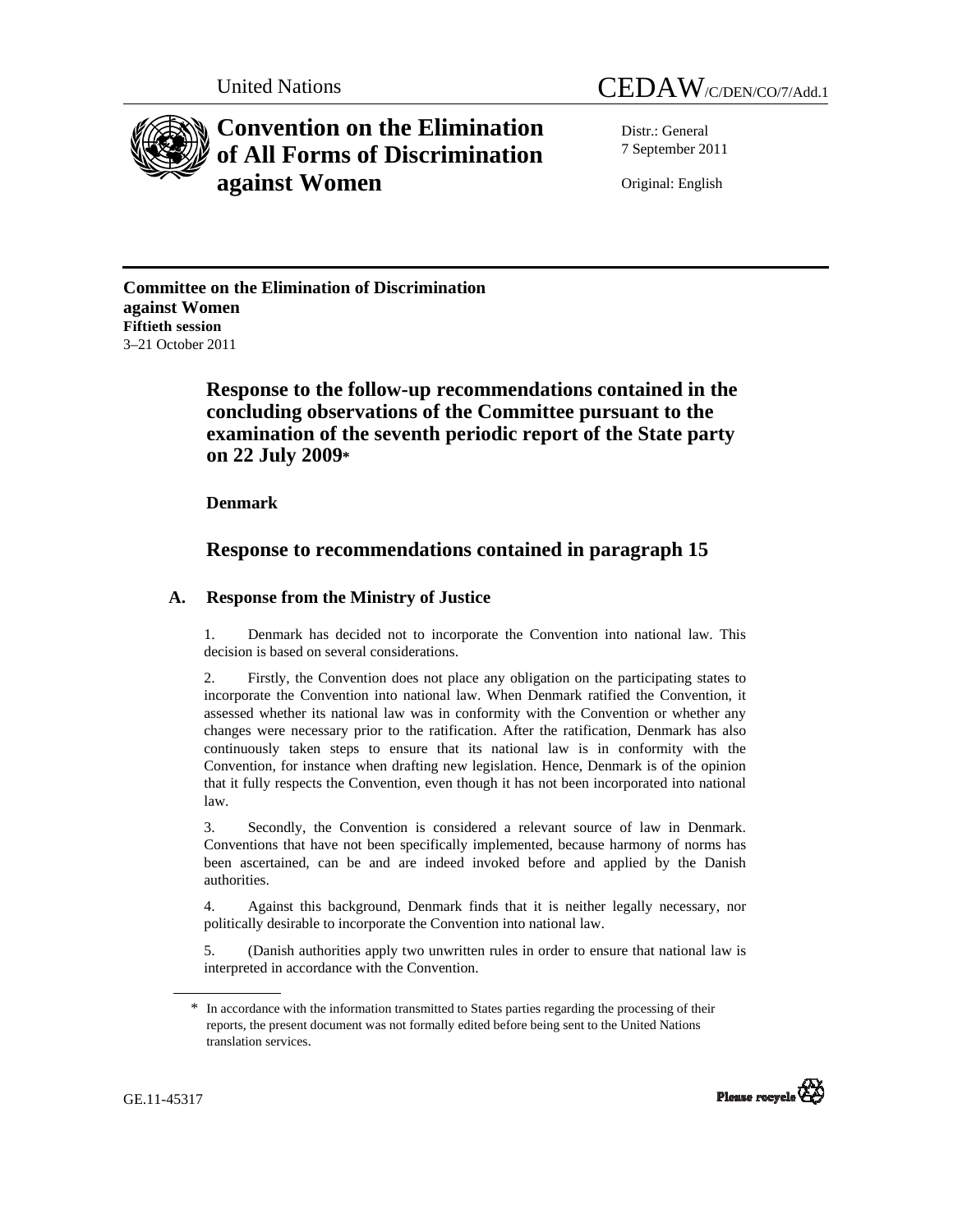6. The first one is known as the 'rule of interpretation'. It follows from this rule that, whenever there is doubt about the interpretation of a legal provision, the authorities shall prefer the interpretation that will best comply with existing treaty obligations.

7. The second rule is referred to as the 'rule of presumption' and implies that the authorities shall presume that the Parliament has not intended to pass legislation contrary to Denmark's international obligations. Thus, in the absence of any specific indications to the contrary, a conflict between a treaty obligation that has previously been observed in Denmark and a new provision of national law shall be solved by applying the new provision in a manner that will respect the treaty obligation. This is so, even if the new provision is clearly at variance with the treaty obligation.

8. These rules are used to ensure that Danish legislation is interpreted in accordance with the Convention and other international instruments, which Denmark has ratified and which are therefore relevant sources of law in Denmark.

9. That the Convention is in fact a relevant source of law in Denmark even though it has not been incorporated is also shown by the fact that case law where the Convention has been invoked has evolved before the national courts.

"…It recalls the State party's obligation, as stated in article 2 (a) of the Convention, to embody the principle of the equality of men and women in its national Constitution or other appropriate legislation…"

10. The Danish Constitution of 1953 contains no provisions dealing specifically with equality of women and men, but it embodies the principle of equal treatment of men and woman.

11. A number of laws, however, deal with gender equality, for example:

- (a) Act on Equal Pay (Consolidating Act. no. 899 of 5 September 2008);
- (b) Equal Treatment Act (Consolidating Act. no. 734 of 28 June 2006);
- (c) Act on Gender Equality (Consolidating Act no. 1095 of 19 September 2007)

12. Furthermore, Danish law applies an unwritten, but legally binding, administrative equality principle prohibiting unequal treatment because of gender, ethnic origin, etc. This principle is binding on public employers, public employment services and all other public bodies.

13. Gender equality between women and men is a general principle and objective of Danish policy and women and men in Denmark share the same formal rights, obligations and opportunities in society. This of course includes that women and men are equally protected by the laws of Denmark.

# **B. Response from the Government of Greenland**

14. Gender equality is under the jurisdiction of the Government of Greenland. Thus, the incorporation of the Convention into Greenlandic legislation is a Greenlandic affair.

15. Legislation passed by the Parliament of Greenland must correspond with all international conventions adopted by Greenland as well as with the Danish Constitutional Act and the Act on Greenland Self-Governance. Thus, international human rights conventions adopted by Greenland must correspond with the state of the law in Greenland.

16. Gender equality is a principle and objective of Greenlandic policy and legislation. Consequently, the Government of Greenland aims to ensure that common practice and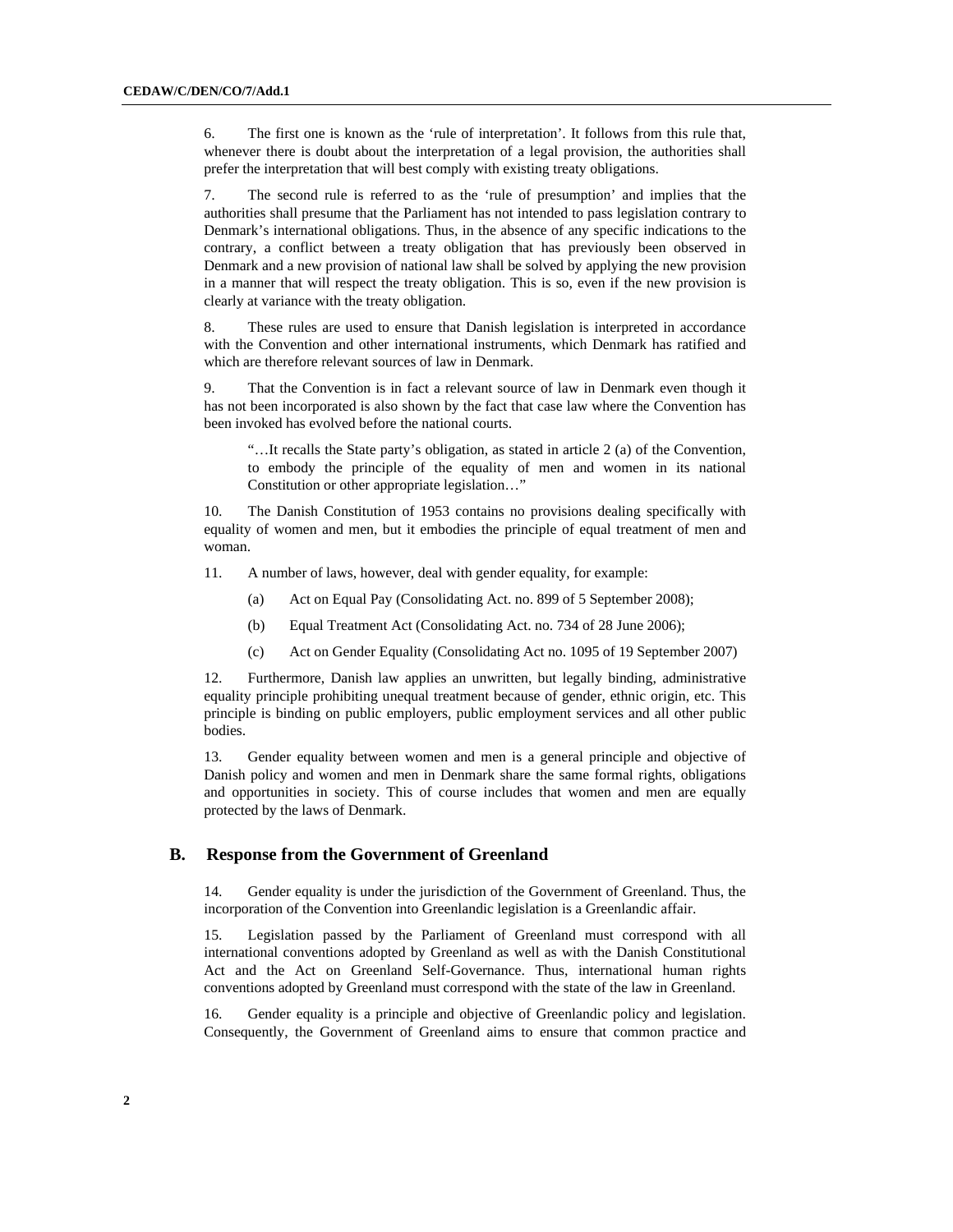legislation that relate to equality between women and men meets the provisions of the Convention.

17. Today, women and men in Greenland share equal rights, obligations and opportunities in society. However, this is not the same as de facto equality. It is still necessary to further promote gender equality in Greenland. This includes continuous revisions of practice and legislation. The Convention represents an important framework to progress Greenlandic legislation in a gender equality perspective.

18. Greenlandic legislation includes two acts aimed to promote equality between women and men:

(a) Act no. 5 of May 20, 1998 on the Greenland Gender Equality Council;

(b) Act no. 8 of April 11, 2003 on change of Act on the Greenland Gender Equality Council;

(c) Act no. 7 of April 11, 2003 on equality between women and men;

(d) Act no. 7 of April 11, 2003 on equality between women and men point out the principles and provisions of the Convention.

19. The Government of Greenland aims to ensure that Greenlandic legislation promotes equality between women and men. This is also a stated objective in the coalition agreement.

20. Today, most areas of responsibility related to gender equality issues are under the jurisdiction of the Government of Greenland (e.g. health policy, social policy, education policy and labour market policy). Although some relevant areas of responsibility are still under the competence of the Kingdom of Denmark, the promotion of gender equality should mainly be considered a Greenlandic affair.

21. The Government of Greenland is convinced that Greenlandic legislation essentially corresponds with the Convention. Still, in connection with revisions of legislation, the implementation of the Convention in Greenland will be evaluated.

22. It has to be emphasised that the Convention is a relevant source of law in Greenland, which can be called on and used in the legal system. Thus, the Government of Greenland fully acknowledges the Convention, which is legally binding in Greenland.

# **Response to recommendations contained in paragraph 31**

# **A. Response from the Department of Gender Equality**

23. It is essential for the Danish Government to fight violence in intimate relations. Since 2002 the Government has waged – in two separate action plans – a determined fight to combat domestic violence. These efforts have had an effect, but we have not yet achieved our goal and will continue working towards it.

24. The Government in 2010 launched the National Strategy to Prevent Violence in Intimate relations addressing outstanding problems. Prevention is a top priority in this Strategy. It is not enough to offer support once violence has already occurred. Focus must be on ensuring that violence never occurs in the first place. In addition, in the coming years the Government will evaluate the various efforts to prevent violence in order to discover and disseminate which are the most effective methods for preventing domestic violence and supporting victims in both the short and the long run.

25. The National Strategy is inter-ministerial and involves the Minister for Gender Equality, the Ministry for Refugee, Immigration and Integrations Affairs, the Ministry of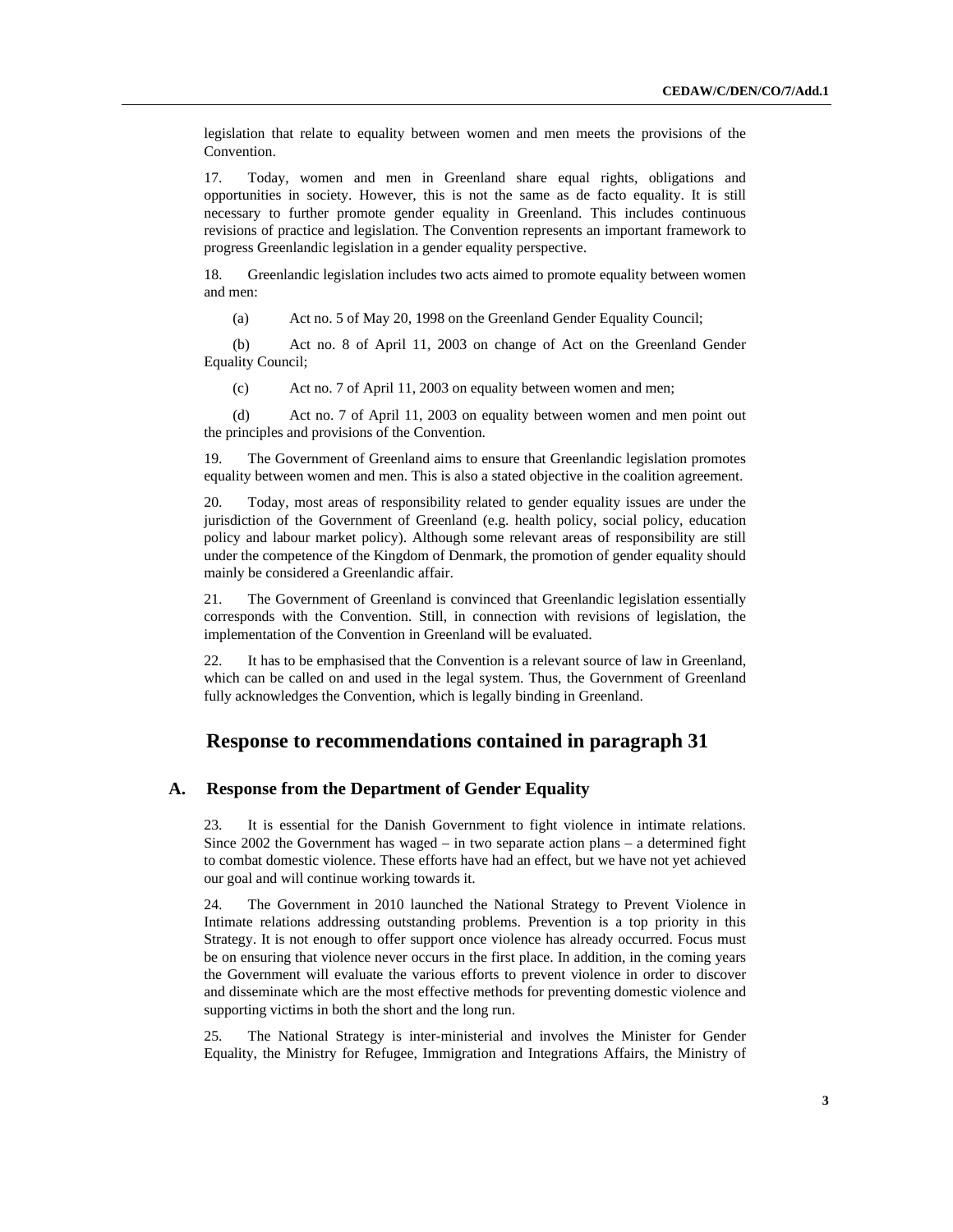Justice, the Ministry of Social Affairs, the Ministry of Interior Affairs and the Ministries of Health and Education. The Strategy has over 30 specific initiatives that are designed to target violence in intimate relations, including physical, mental, sexual and material violence.

26. A large part of the activities outlined in the two previous action plans will be continued. For instance, it is crucial that support to women in the form of safe shelters and expanded capacity in these is continued. These shelters are run by LOKK (the National Organisation of Shelters for Battered Women and their Children) and provide legal aid and support. Also, capacity building and training of the shelter personnel continues to be an important focus area i.e. through the development of professional handbooks, giving legal advice to professionals, providing training for shelter employees on ethnic-minority women and their children and the continuing training of local authority employees.

27. The new efforts foreseen for 2010 – 2012 are aimed at three specific areas:

- (a) Prevention and early intervention;
- (b) Short and long-term support for victims of intimate partner violence;
- (c) Knowledge, public support and cross-disciplinary cooperation.

28. The National Strategy aims to strengthen the broad efforts to help men and women who have been battered by a current or former partner. Children who live with domestic violence in the home are another important target group.

29. It's crucial that the focus is not only on short-term support but particularly also on giving long-term support for victims of intimate partner violence. I.e. when women break out of a long history of domestic violence, serious psychological and physical effects are often still present – even after the violence has stopped. To learn more about this the Government will commission a study of the current experiences focusing on follow-up efforts, transitioning to life beyond the shelter, and mediation. The study will include women of both Danish descent and women with other cultural backgrounds. Moreover, the survey will include both domestic violence and 'honour-related' crimes and conflict.

*30.* Current experiences will with a view to the international perspective in order to ensure that future efforts are as effective as possible. The goal is to evaluate how and whether an effective recovery and transition program can ensure that battered women do not relapse into a life with violence.

#### **B. Response from the Ministry of Justice**

#### **1. Redress**

31. According to the Act on State Compensation to Victims of Crime (Consolidation Act no. 688 of 28 June 2004) the State awards compensation and damages for personal injury inflicted by violation of the Criminal Code if a number of conditions are fulfilled.

32. Compensation is also awarded for damage to clothing and other usual personal property, including minor amounts in cash that the victim was carrying when the personal injury was inflicted.

33. Any decision on compensation pursuant to the Act on State Compensation to Victims of Crime is made by the Criminal Injuries Compensation Board, set up by the Minister of Justice.

34. A person may obtain compensation even though the offender is unknown or cannot be found. A person may also obtain compensation even though the offender cannot be punished because he or she is less than 14 years of age or of unsound mind.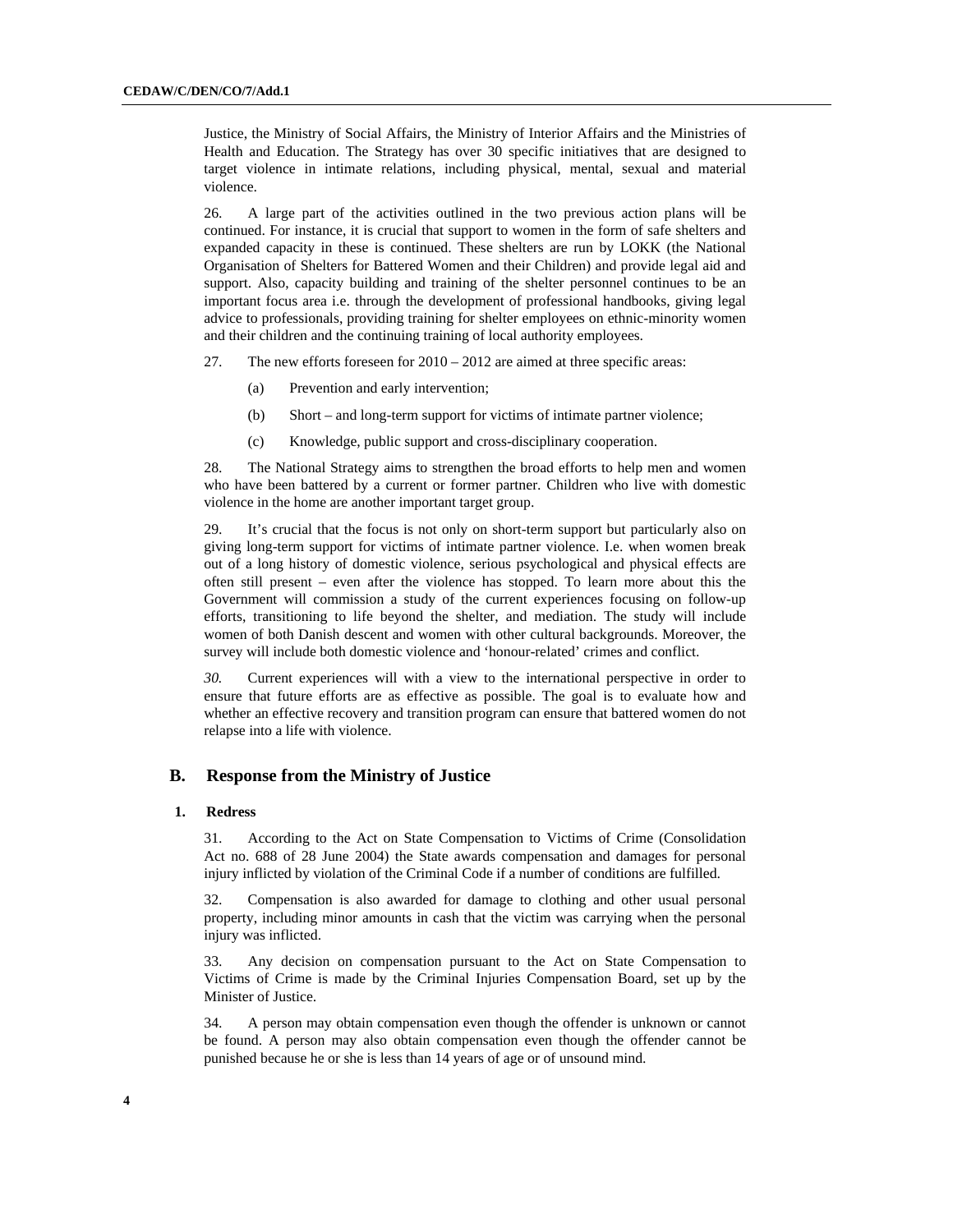#### **2. Protection orders**

*35.* Section 265 in the Criminal Code reads as follows: "Any person who violates the peace of some other person by intruding on him or her, pursuing him or her with letters or inconveniencing him or her in other similar ways, despite warnings by the police, shall be liable to a fine or to imprisonment for any term not exceeding two years. A warning under this provision shall be valid for five years."

36. A caution in relation to Section 265 is issued at the discretion of the police in accordance with the normal procedures for administrative decisions laid down in the Danish Public Administration Act. The decision to issue a caution can be appealed to the State Prosecutor and to the courts.

37. The accused has to have recently committed one or more violations of the peace of another person, but it is not a condition that the violations constitute criminal offences. For instance repeated phone calls, letters, presents, flowers etc. can constitute a violation of the peace under Section 265 even if these approaches are not of a threatening character.

38. It is not a condition that previous incidents have been reported to the police.

39. A caution under Section 265 imposes an obligation not to intrude on a person, pursue the person in writing or inconveniencing the person in other similar ways.

40. If a person violates a caution under Section 265 it constitutes a criminal offence that is punishable by the courts with a fine or imprisonment for any term not exceeding two years.

#### **3. Expulsion**

41. Furthermore, the police can – according to Act no. 449 of 9 June 2004 – expel a person from his or her home under the following conditions:

1. There are reasonable grounds to believe that the person has committed an act against a member of the household, which constitutes a violation of the provisions of the Danish Criminal Code on sexual offences, violence, deprivation of liberty or threats and this offence is punishable by 1½ year of imprisonment,

2. According to the available information there are reasonable grounds to believe, that the person by staying in the home will commit an offence as mentioned under no. 1,

3. And the expulsion is not unproportional.

42. A decision of expulsion is issued by the prosecuting authority in accordance with the normal procedures for administrative decisions laid down in the Danish Public Administration Act. The decision can be appealed to the courts.

43. A person can be expelled from his or her home for up to 4 weeks. The length of the expulsion period must be decided at the time of expulsion. An expulsion can be extended, but by no more than 4 weeks at a time.

44. According to the act it is possible to impose an obligation not to enter certain localities, places or defined areas by the home or by a member of the household's place of work or study.

45. According to the act, the police can detain a person for up to 24 hours, where there are reasonable grounds for assuming that the person has behaved in a manner, which implies a threat to another member of the person's household.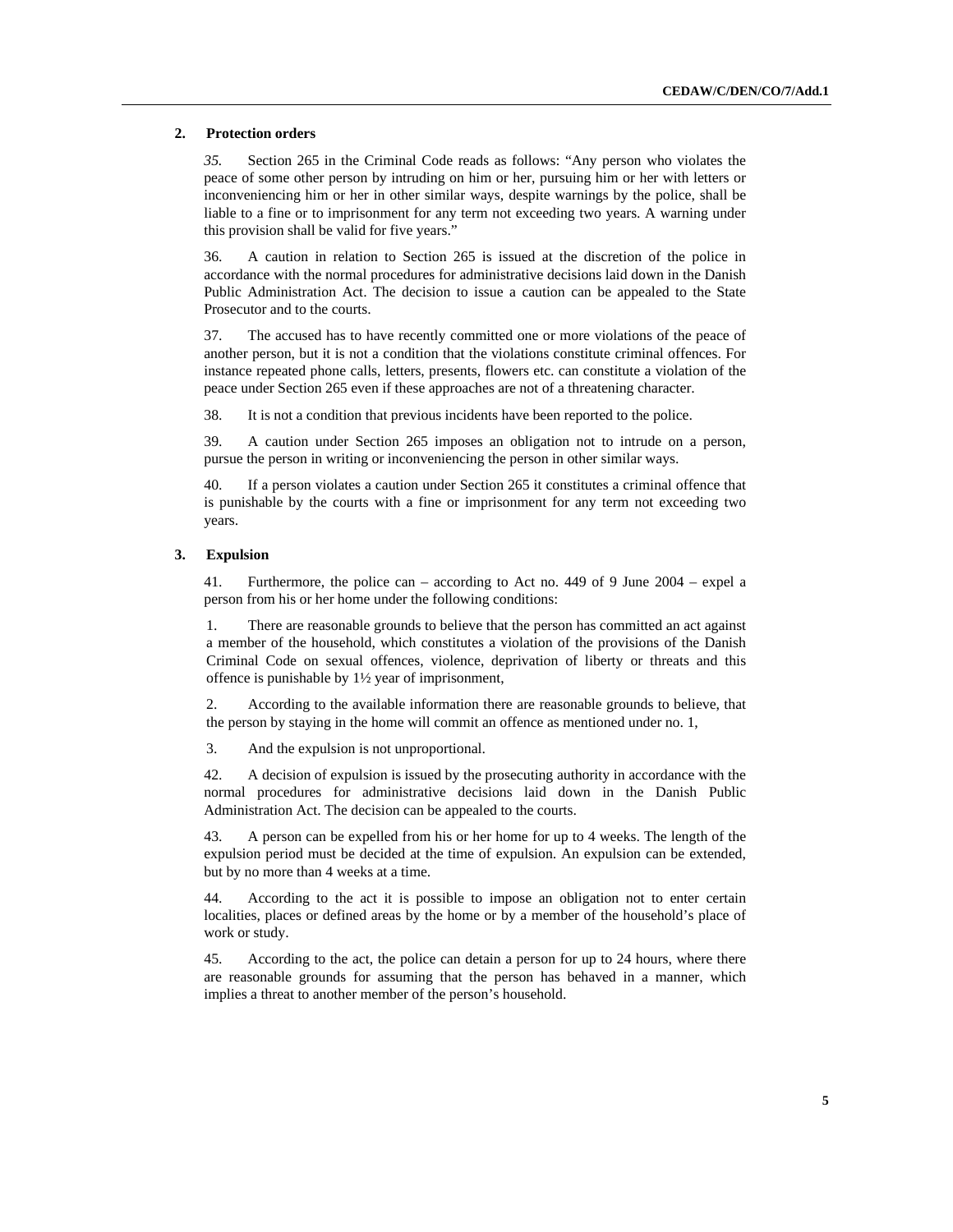#### **4. Legal aid**

46. According to Section 741a of the Danish Administration of Justice Act the court must assign a victim advocate in cases of violence and the like if so requested by the victim. In cases of sexual offences the court must assign a victim advocate unless the victim does not want to have a victim advocate. However, in certain cases assignment of a victim advocate can be refused if the offence is minor and assistance by a victim advocate must be considered obviously unnecessary.

47. The victim advocate is to assist and guide the victim during the proceedings. The victim advocate is entitled to attend interviews of the victim both by the police and in court and also has the right to ask additional questions of the victim. The victim advocate is also entitled to familiarize him-/herself with the case documents.

48. The police have to guide the victim on the rules on assignment of a victim advocate. Such guidance must be given before the first police interview of the victim and repeated in connection with the second interview of the victim.

49. Moreover, the police/prosecution service must also make sure that a request for assignment of a victim advocate is brought before the court.

50. According to section 995a(1) of the Administration of Justice Act, the court may further assign a victim advocate to the victim when assistance from a victim advocate is deemed necessary for the calculation of a claim for compensation and the victim satisfies the conditions of free legal aid.

"…It further recommends that the State party consider adopting a specific law on violence against women, including domestic violence, in line with the Committee's general recommendation No. 19…"

51. Women and men are equally protected by the laws of Denmark. This, of course, includes violation of the Danish Criminal Code, in which violence is criminalized, and other culpable offences.

52. All forms of psychical violence are covered by provisions in the Danish Criminal Code and the provisions apply irrespectively of the gender of the victim. Also provisions on sexual violence and abuse, deprivation of liberty, trafficking in human beings and other things are covered by provisions in the Danish Criminal Code and apply irrespectively of the gender of the victim.

# **C. Response from the Ministry of Refugee, Immigration and Integration Affairs**

53. With regards to the third sentence in paragraph 31, Denmark considers that this is already directly stipulated in the Danish Aliens Act (cf. section 19 (8) of the Danish Aliens Act), which states that if the residence permit has been granted on the basis of marriage or marital cohabitation, and this basis is no longer present, the authorities must pay special attention to whether the marriage or co-habitation has ended as a consequence of the alien concerned having been exposed to outrages, abuse or ill-treatment, etc. by the spouse.

54. All victims of domestic violence have access to support, legal aid and shelters.

55. Furthermore, Denmark's written answer to the CEDAW Committee of April 2009 includes a description of the guidelines/practices concerning the use of section 19 (8).

56. The Danish immigration authorities follow this particular topic very closely and keep an eye on any need for adjustments. The Government of Denmark does not believe that there is a further need for legal guarantees and administrative guidelines for the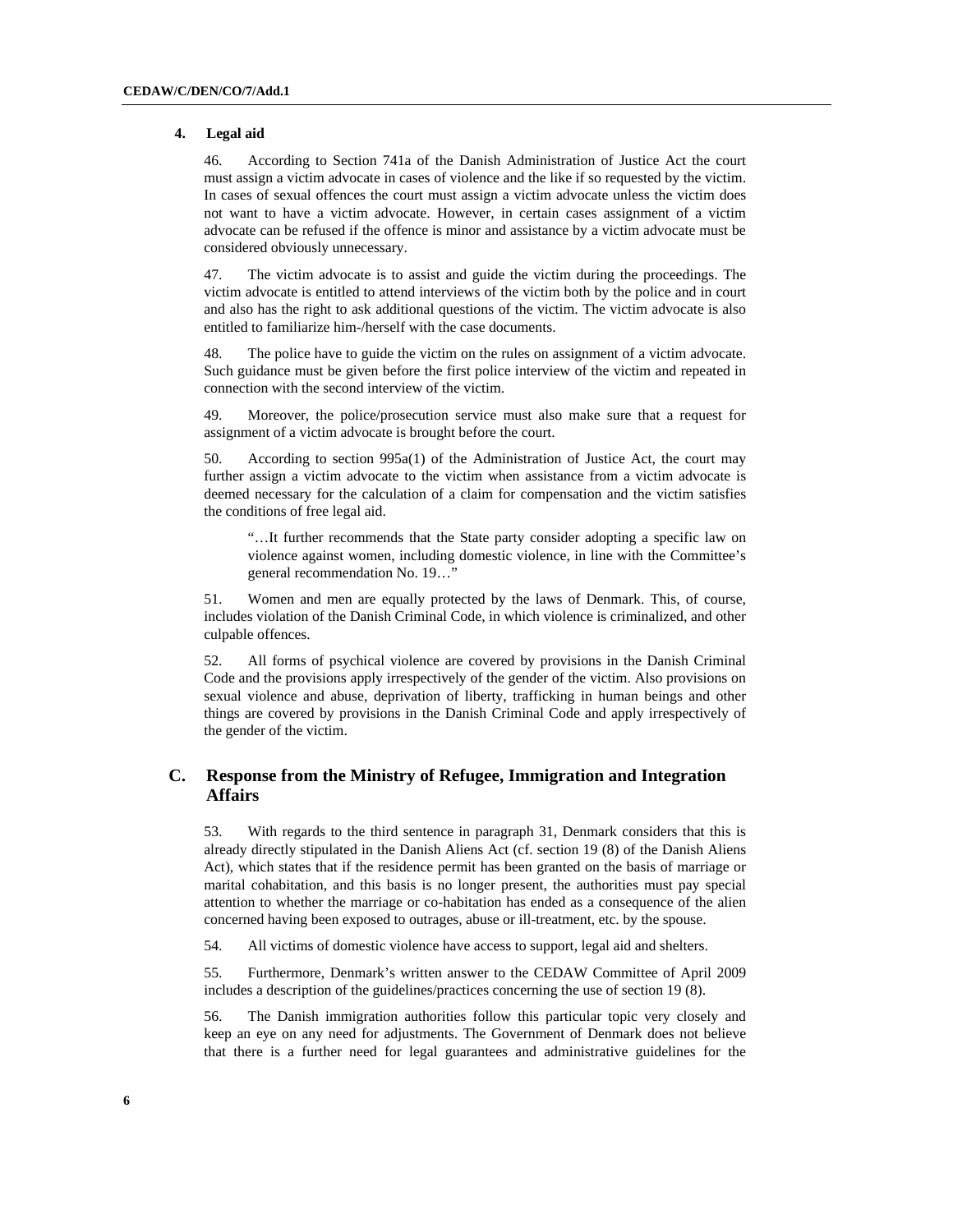protection of foreign married female victims of domestic violence with regard to their resident permits.

57. In regard of the fourth sentence in paragraph 31, Denmark wishes to inform the Committee that asylum applications based on gender-related persecution are – as any other application for asylum – considered under section 7 of the Danish Aliens Act. It is generally accepted that women can be exposed to specific types of harm resulting in a need for protection. As in all asylum cases the Refugee Appeals Board makes an assessment of whether the application falls within the scope of section 7 of the Aliens Act based on the specific and individual circumstances of each application and the available information about the applicant´s country of origin. The question of whether the applicant has been exposed to gender-based persecution is a part of this assessment. The practice of the Refugee Appeals Board includes numerous examples of cases in which the Board has granted a residence permit on the basis of the applicant having been exposed to genderrelated harm or persecution.

# **D. Response from the Government of Greenland**

58. Combating violence against women is a matter of the highest priority for the Government of Greenland. Domestic violence is an extensive issue in Greenland with farreaching human and economic consequences. One of the first actions by the new Government was to set up a national conference on domestic violence in November 2009. The main target was to improve the qualifications of professionals and volunteers in Greenlandic shelters for battered women. Subsequently the Government has published a catalogue with recommendations, which has been distributed to relevant organisations and public authorities. In addition, the Government has initiated extensive courses for personnel in shelters for battered women in 2010 and 2011. Also, courses have been arranged to reinforce coordination strategies between the relevant jurisdictions in Greenland.

59. The Government wished to further involve the civil society in promotion of gender equality. Consequently, the Government encourages NGO's such as the Gender Equality Council to initiate campaigns, public meetings etc. to extend public awareness on violence against women. In September 2010, NGO's from Iceland, The Faroe Islands and Greenland participated in a conference on gender equality in the Western Nordic Region hosted by the Government of Greenland and the Nordic Council of Ministers. The conference included an NGO meeting on domestic violence in the Western Nordic region to facilitate a stronger cooperation between local NGO's. A web portal on gender equality in the region will communicate the results of the conference and establish a platform for further exchange of knowledge, experiences etc.

60. The Greenland Self-Governance is responsible for national strategies to prevent and combat domestic violence. Designs for improved strategies were prepared in 2009/2010 and will be included in impending interdisciplinary, long-term strategies.

61. Greenlandic administration is highly decentralised, which means that municipalities must maintain the direct assistance and care for citizens that experience domestic violence (in cooperation with police departments, the administration of justice, the health services etc.). A catalogue on municipal procedures to handle cases of sexual assaults and violence professionally has been distributed to all municipalities. Also, the municipalities participate in the preparation of national plans and strategies.

62. All citizens in Greenland have an obligation to report to the public authorities, if they have a substantiated suspicion or knowledge about cases of violence that involve children or adolescents. Public and private professionals working with children and adolescents have a stronger obligation to report on any sort of neglect.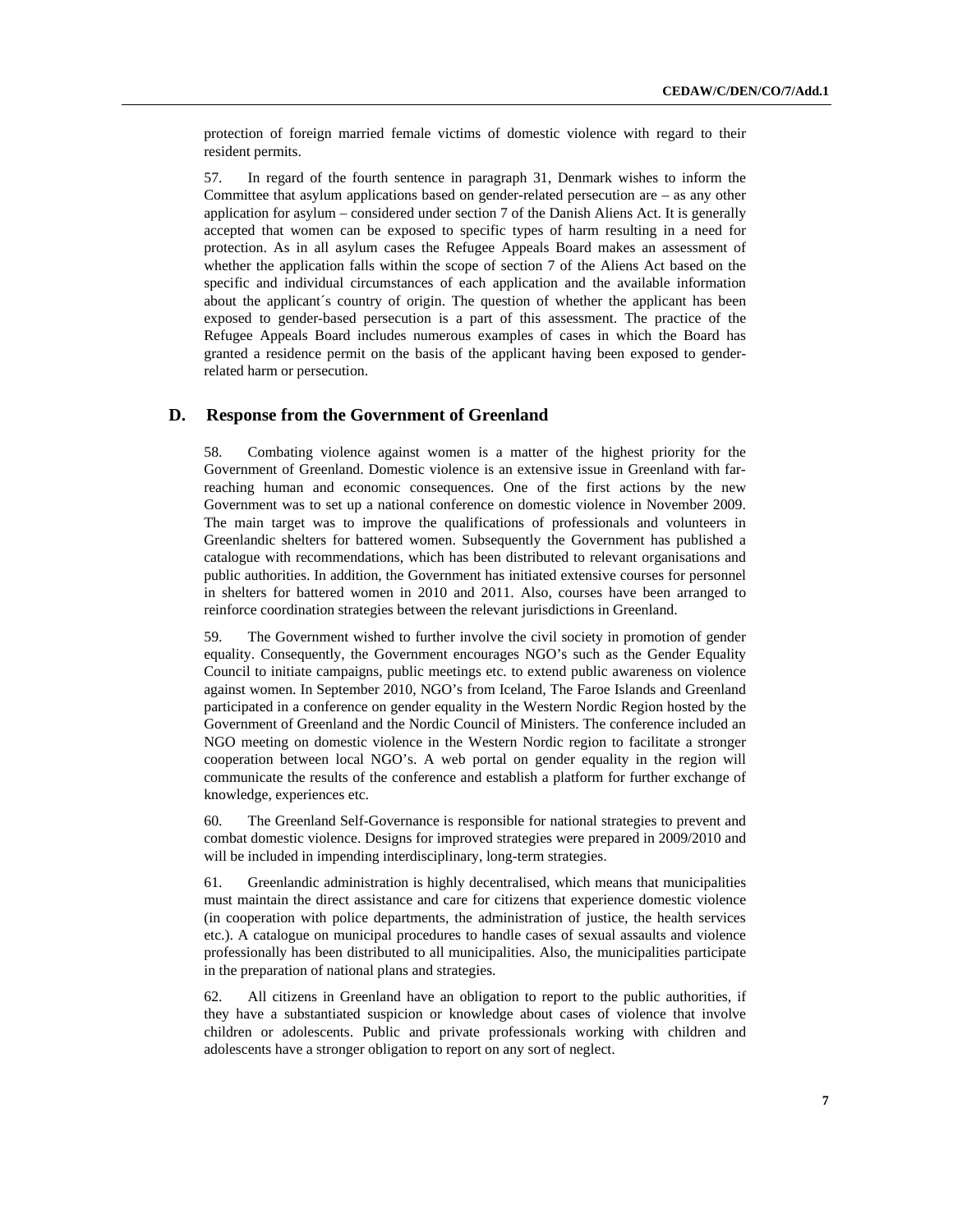63. Cases on violence against women are treated pursuant to the Greenlandic criminal code. The criminal code which entered into force on 1 January 2010 does not include specific provisions on domestic violence. Given that the administration of justice is still under the jurisdiction of the State of Denmark, specific provisions on domestic violence in relation to the criminal code has to be settled with the Danish authorities. Conversely, legal practice is decided in Greenland and provisions on specific aid to battered women can be implemented in jurisdictions placed under the Greenland Self-Governance.

64. At present, there are no plans to prepare specific legislation on violence against women in Greenland. Still, the Government acknowledges that there is a need to enhance help measures in this area. This mainly entails improved psychosocial assistance to violence-affected women and children and establishment of new shelters for battered women. The Greenland Self-Governance gives grants to the Consolidation of Shelters for Battered Women and finances 50 percent of the running expenses of the shelters. Furthermore, the Self-Governance offers financial support for the management group to participate in e.g. Nordic conferences.

65. Since 2010 the new criminal code has opened up improved possibilities for treatment of e.g. violent offenders and sex offenders in the Prison Service.

## **E. Response from the Government of the Faroe Islands**

66. The Government of the Faroe Islands is firmly committed in its efforts to prevent and combat violence against women. The Government has therefore appointed a crossdepartmental working group to develop a coordinated policy on preventing and combating domestic violence. This is the first ever coordinated policy to address domestic violence on the Faroe Islands, and the working group has taken into due consideration the recommendations of the CEDAW Committee in the development of the policy.

67. Domestic violence is defined as physical, psychological, sexual, financial and social violence. The working group is composed of representatives from the Ministry of Social Affairs, the Ministry of Health, the Ministry of Industry and Trade, and the Ministry of the Interior. The coordinated policy will encompass all measures necessary to prevent and combat domestic violence and offer victims of domestic violence ample access to means of protection and redress. Women are the primary victims of domestic violence, but the coordinated policy also involves men and children victims.

68. The working group will complete its recommendations on the  $8<sup>th</sup>$  of March 2011 and will thereafter be charged with the task of ensuring that the measures are implemented.

#### **Recommendations**

69. As the working group had not presented its recommendations to the Government of the Faroe Islands at the time writing the reply at hand  $(31<sup>st</sup>$  of February 2011), the Government of the Faroe Islands is only in the position to describe potential measures that the working group will recommend for implementation. The coordinated policy of the working group will inter alia include:

- (a) Measures to prevent and combat domestic violence;
- (b) Increased protection and support for the victims of domestic violence;
- (c) Measures directed at professionals dealing with domestic violence;
- (d) Measures directed at the perpetrators of domestic violence.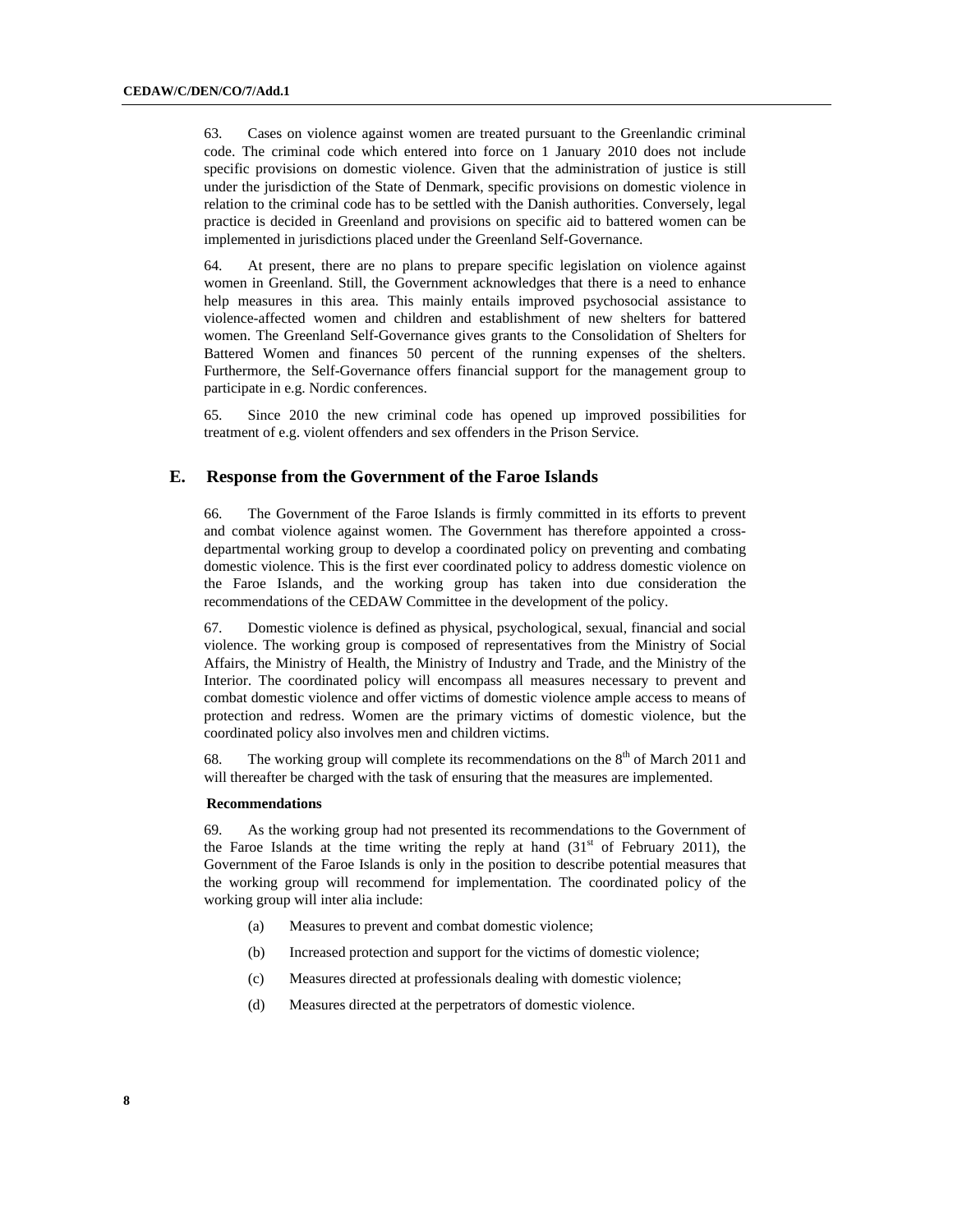#### **(a) Preventing and combating domestic violence**

### 70. This includes:

(a) Information campaign utilising educational material, events, and contests. The aim is to increase the awareness and knowledge of domestic violence amongst children and youth and to inform them of their rights and the possibilities to alert authorities should they or others they know suffer from violence – or if they themselves are the perpetrators of violence;

(b) Information campaign for the general public. The aim is to increase knowledge and awareness of domestic violence, to break down the taboos associated with it, and to alter the general perceptions of the issues involved;

(c) Provide informational material to be given to foreign women upon registering for residence at the municipalities. The aim is to ensure that foreign women are informed of their rights and of the relevant authorities that will provide help and guidance should they be in need of assistance, e.g. due to domestic violence.

#### **(b) Increased protection and support for the victims of domestic violence**

71. This includes:

(a) To strengthen the services provided for women at the Crisis Centre (government-funded safe shelter), e.g. through a translator service for foreign women; improved administrative and cooperative procedures between the Department of Social Services, doctors and the Crisis Centre in such a way as to ensure that victims of domestic violence have access to immediate financial, psychological and legal assistance;

Recommendations on a piece of legislation that will allow for the eviction of the perpetrator from the home (and other designated locations) for a set time period. The aim is to allow the victim and children to remain in the home – and to make choices on the future within the security of the home;

(c) Form a coordination network for victims of domestic violence with the support of psychiatrists and self-help groups.

#### **(c) Measures directed at professionals dealing with domestic violence**

72. This includes:

(a) Develop a manual for authorities and agencies that describes the responsibilities, legal scope and tasks of relevant stakeholders. The aim is to provide authorities and agencies with a clear and practical description of the relevant stakeholders involved in dealing with matters of domestic violence and of the responsibilities and tasks, that the stakeholders have in that relation. This will also allow for improved assistance and counselling for victims;

(b) Mandate that all involved authorities and agencies develop procedures and guidelines for dealing with cases of domestic violence to ensure that victims are provided the best possible help and support;

(c) Increased focus on building the competences of the professionals that are in contact with child and youth victims of domestic violence;

(d) Improve the teacher and childcare education so that this group of professionals become better at dealing with such difficult matters and better at recognizing child neglect, also with regards to children that are victims – or witnesses – to domestic violence;